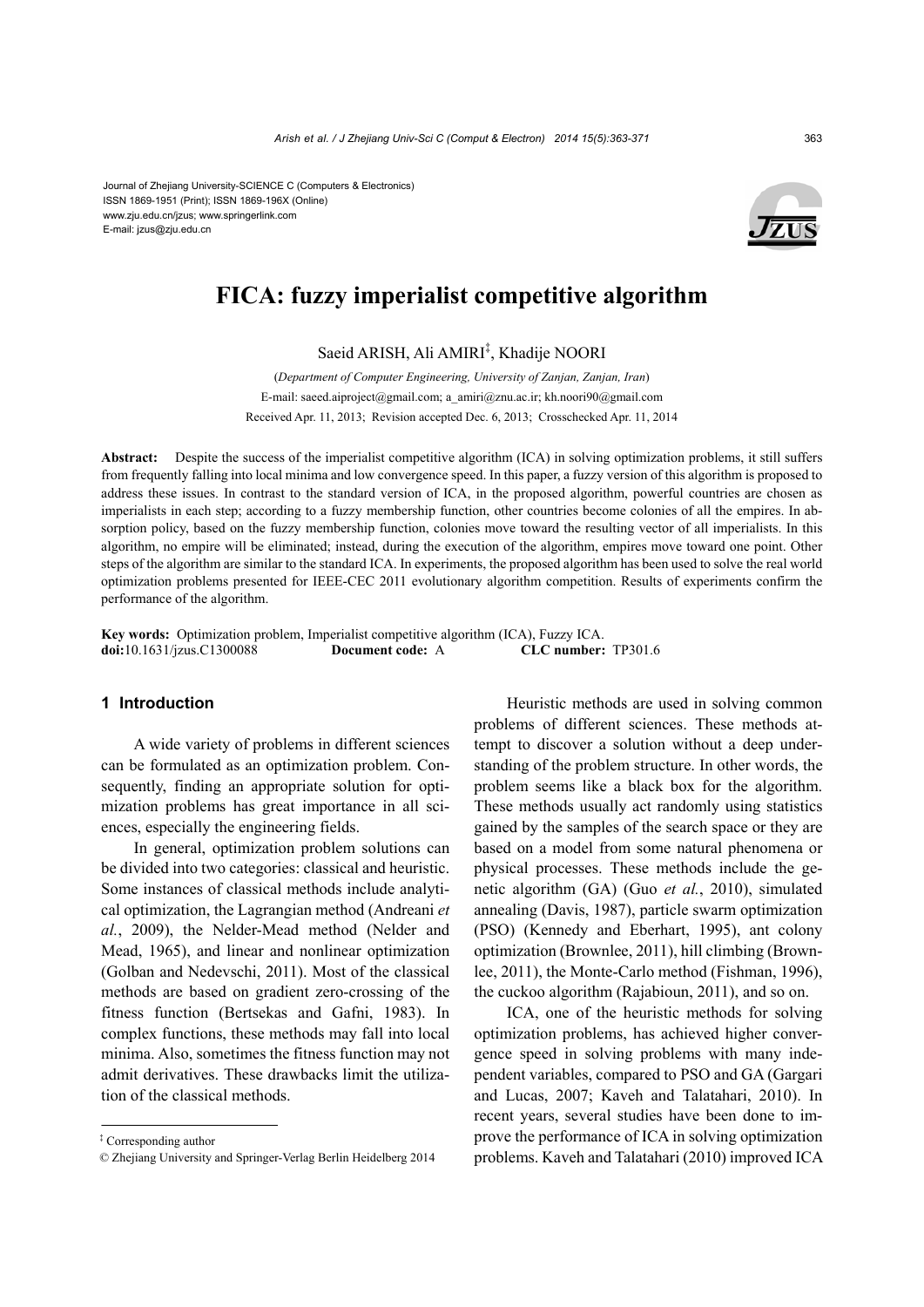by adding a random 'perpendicular vector' between the imperialist and the colony in the absorption step. Talatahari *et al.* (2012) improved the convergence speed of ICA using chaotic functions instead of random functions in the absorption step.

Despite all these successful studies in improving ICA, some challenging issues still exist, including (1) falling into local optima, (2) low convergence speed in some problems, and (3) extremely high computational complexity for a large number of independent variables of the function.

To deal with the above challenges, fuzzy ICA (FICA) is proposed. Using this algorithm, each colony is considered a colony of all imperialists with a membership degree. The colonies move in the direction of the resulting vector from the weighted summation of the imperialists' vectors, proportional to the membership function. The weights of these vectors depend on the power of the imperialists. In other words, the imperialist that has more power will absorb colonies with a higher membership degree and has a greater effect on the moving direction of the colonies. This makes all colonies move coordinately toward the current most optimal direction and increases their focus on searching in one direction as the most optimal direction (instead of focusing on several directions in ICA). Therefore, the convergence speed increases and the optimal solution is reached sooner. Since moving toward one direction increases the possibility of falling into local optima, in each time period of the fuzzy method, the colony and the imperialist among the countries are selected from the very first. Moreover, the bias of the algorithm is reduced to the initial talented points because all initial points or initial countries have been selected randomly, so the probability that their talented points are local minima (especially in complex functions with a lot of local minima) is higher than the probability that the points are selected as talented points in further steps.

In FICA, no imperialist is eliminated as time increases; all imperialists move toward an optimum imperialist and finally converge at one imperialist, which indicates the optimum solution.

The proposed algorithm is assessed on solving the real world optimization problems presented for the IEEE-CEC 2011 evolutionary algorithm competition. Experimental results confirm the performance of the algorithm.

#### **2 ICA and its extensions**

In this section, the original ICA and some of its extensions are studied. It is assumed that an arbitrary optimization function with *n* independent variables is given and its output represents the amount of cost. The goal is to find a point in an *n*-dimensional space such that by giving it to the optimization function, the minimum cost will be achieved.

## **2.1 Original ICA**

In ICA (Gargari and Lucas, 2007), to solve the assumed optimization problem, *N* countries are considered. Each country is represented by a vector which indicates a spot in the *n*-dimensional solution space. Among these spots, those having the minimum cost according to the fitness function are considered the imperialists and the rest are colonies.

For each imperialist, first the normalized cost is calculated:

$$
NOC_n = \max_{i \in \{1, 2, \dots, N_{imp}\}} (c_i) - c_n, \tag{1}
$$

where  $c_i$  is the cost of the *i*th imperialist and  $C_n$  is the normalized cost of the *n*th imperialist. After this step, colonies should be selected. The imperialist that has more power attracts more colonies. Eq. (2) describes this operation:

$$
NC_n = \text{Round}\Bigg(\left| NOC_n \middle/ \sum_{j=1}^{N_{\text{imp}}} NOC_j \right| \cdot N_{\text{col}}\Bigg), \quad (2)
$$

where  $NC_n$  represents the number of colonies for the *n*th imperialist, *N*imp shows the number of imperialists, and  $N_{\text{col}}$  is the number of all colonies.

Next is the absorption step, in which each imperialist tries to absorb its own colonies. Colonies move in the direction of their imperialist's vectors with a random deviation. The following formula describes this movement:

$$
\mathbf{x} = U(0, \beta d) \cdot V_1, \quad \text{col}(t+1) = \text{col}(t) + \mathbf{x}, \quad (3)
$$

where *U*(0, *βd*) is a function that generates a random variable with a uniform distribution in [0,  $\beta d$ ].  $V_1$  is the vector between the imperialist and the colony, *d* is the distance between the imperialist and the colony,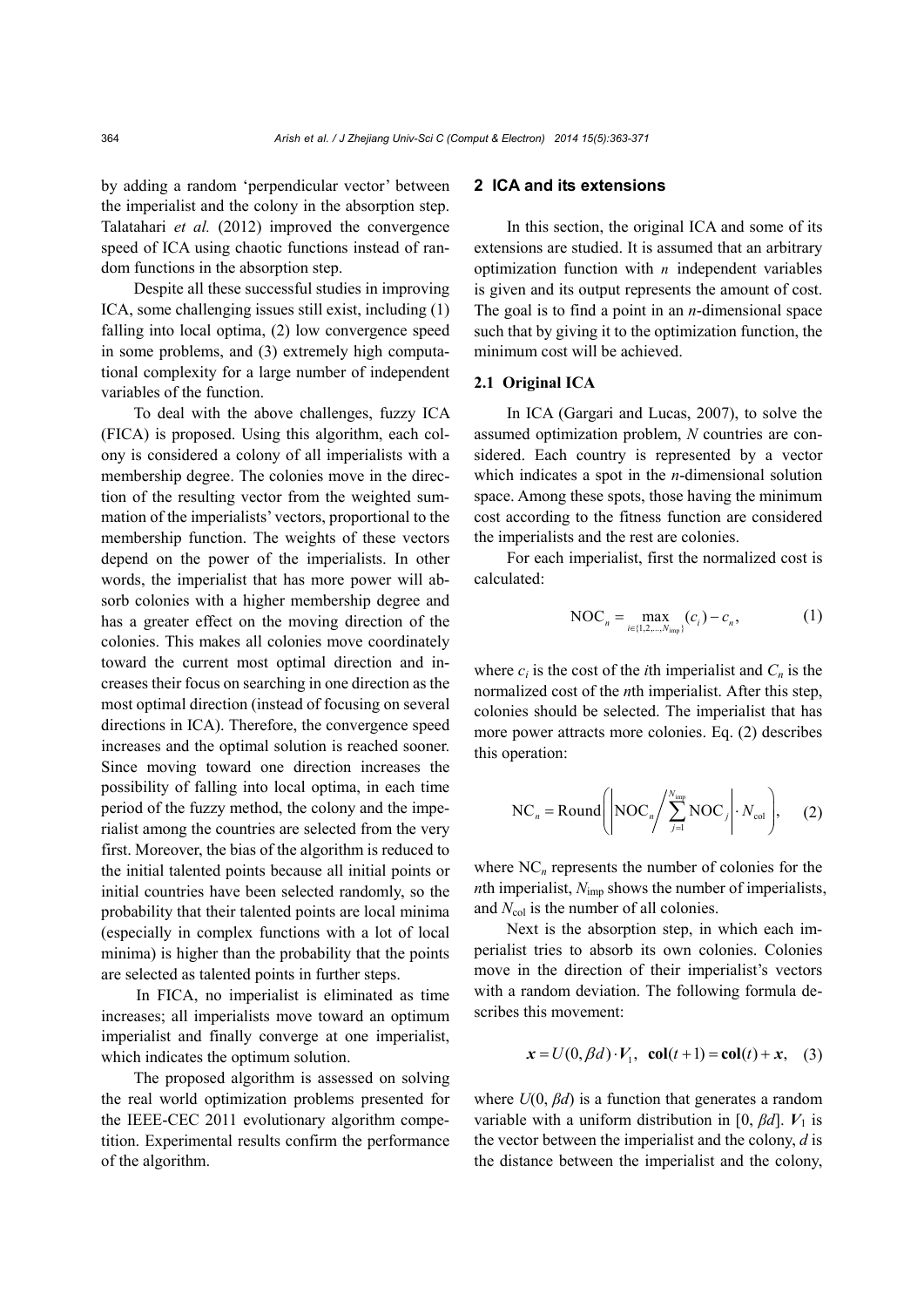and  $\beta$  is the control factor which usually has a value of 2 (Fig. 1).



**Fig. 1 The way colonies move toward imperialists in ICA (Gargari and Lucas, 2007)**

To expand the search region around the imperialist, a deviation angle *θ* which follows a random number generator with a uniform distribution is added to the main vector:

$$
\theta \sim U(-\gamma, \gamma), \tag{4}
$$

where  $\gamma$  is the controlling limit of the angle deviation. In experiments, it is considered in the limit of  $\pi/4$ (Gargari and Lucas, 2007).

The next step is imperialist competition. In this step, a colony from the weakest empire is selected and given to a powerful empire (not necessarily the most powerful one). The more powerful an empire, the higher its probability of being selected.

To model this truth in ICA, first of all, a total power parameter is calculated for each empire. This parameter is more dependent on the power of the imperialist of the empire considered, and power of the colonies has little effect on it. To calculate the total power of the empire, the total cost of the empire is calculated:

$$
TC_n = c_n + \xi \cdot \mu_n,\tag{5}
$$

where TC*n* is the total cost of the *n*th empire, *ξ* is a number less than 1, and  $\mu_n$  is the mean of all colonies' costs of the *n*th empire. The cost function calculates the amount of the evaluation function. After computing the total cost, the normalized power of the *n*th empire is calculated:

$$
NTC_n = TC_n - \max_{i \in \{1, 2, \ldots, N_{\text{imp}}\}} \{TC_i\}.
$$
 (6)

After calculating the normalized power, the weakest colony from the empire that has the least total power  $(NTC<sub>n</sub>)$  is selected, called  $C<sub>weak</sub>$ . This colony is given to one of the empires based on a probability proportional to the power of the empires. The probability of owing *C*weak by each empire is calculated as follows:

$$
P_{p_n} = \left| \text{NTC}_n \middle/ \sum_{i=1}^{N_{\text{imp}}} \text{NTC}_i \right|.
$$
 (7)

Finally, when an empire loses all its colonies, it is removed from the empire list and in an imperialist competition will be given to other empires as a colony.

### **2.2 Orthogonal imperialist competition algorithm (OICA)**

OICA (Kaveh and Talatahari, 2010) is an extension of ICA in which the absorption process is modified. In this algorithm, a new vector orthogonal to the perpendicular vector between the imperialist and the colony is used. This vector is summed with the vector between the imperialist and the colony (Fig. 2):

$$
\begin{cases}\n\text{col}(t+1) = \text{col}(t) + U(0, \beta d) \cdot V_1 \\
+ U(-1, +1) \cdot \tan \theta \cdot d \cdot V_2,\n\end{cases}
$$
\n(8)\n
$$
V_1 \cdot \overline{V_2} = 0, \quad \|\overline{V_2}\| = 1,
$$



**Fig. 2 The way colonies move toward imperialists in OICA (Kaveh and Talatahari, 2010)**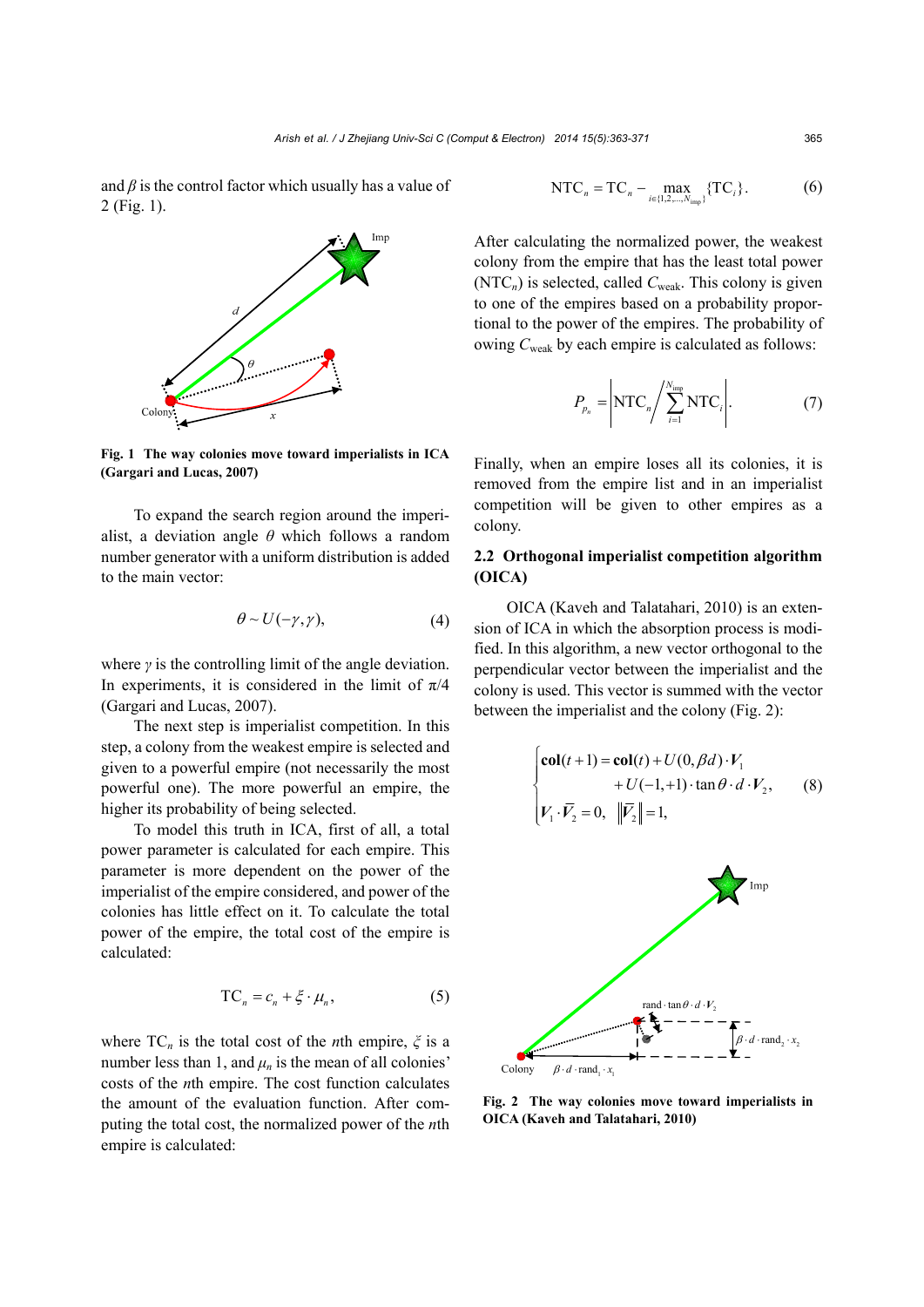where  $V_1$  is started from the previous position of the colony and points to the position of the imperialist and  $V_2$ , which is perpendicular to  $V_1$ , is added to the equation to increase the search region. *θ* is a random variable with a uniform distribution *U*(−*γ*, *γ*), and *γ* determines the limit of the random changes of *θ*.

# **2.3 Chaotic imperialist competition algorithm (CICA)**

An extension of OICA was presented in Talatahari *et al.* (2012), in which chaotic functions, instead of random number generator functions, were used with a uniform probability distribution. Thus, the amount of disorders and oscillations where these functions are needed has been increased. This reduces the probability of falling into local optima and increases the convergence speed because of more disorder in the random functions that expand the search region.

In this algorithm, to add the chaotic functions, a table named cm which contains different values of the chaotic function is created and used instead of the random probability function.

$$
\begin{cases}\n\text{col}(t+1) = \text{col}(t) + \beta \cdot d \cdot \text{cm} \cdot V_1 + \text{cm} \cdot \tan \theta \cdot |V_2| \cdot V_2, \\
V_1 \cdot V_2 = 0, \quad |V_2| = 1.\n\end{cases}
$$
\n(9)

## **3 Fuzzy imperialist competition algorithm (FICA)**

ICA is based on the belief that each colony has one imperialist and gradually all empires are eliminated until one dominant empire remains in the world. This belief was applicable in the past as the growth of communication was not so fast. Today, with surprising growth of technologies and transformation of the world into a global village, powerful countries do not need military or political dominance to subjugate a weaker country. Rather, by using different tools like satellites and the Internet, they can influence all the countries of the world and apply their own matching policies.

It is shown that all the imperialists, according to their power, dominate weaker countries and apply their matching policies there. Also, the number of imperialists does not decrease; rather, each country

that surpasses others in development can take the place of the prior powerful countries.

The other point that should be considered is that as time passes, all countries, even those that influence weaker countries, seem like a country that has the most power.

In this study, this idea is implemented using fuzzy logic. After the selection of imperialists and colonies, colonies move toward the empires according to an absorption operator based on the fuzzy approach. Then, countries that have reached the best optimal properties are considered as imperialists and the others as colonies. In other words, in each step, powerful colonies take the place of weak imperialists. After that, a revolution operator is applied to the colonies. Finally, this change and improvement loop continues till the distance between the imperialists becomes less than a threshold. In this step, the most powerful empire is the solution of the problem. What follows is a detailed description of the algorithm.

In this algorithm, each imperialist is considered a fuzzy set and the colonies belong to these fuzzy sets as members by a specific membership function. Unlike the standard ICA, in each iteration of the algorithm, without considering the previous imperialist, the most powerful imperialists are selected as new imperialists and take the place of the previous ones. Then, based on the new imperialists, colonies are formed. More precisely, assume that  $Imp_1$ ,  $Imp_2$ , ..., Imp<sub>*N*imp</sub> are the imperialists and Col<sub>1</sub>, Col<sub>2</sub>, ..., Col<sub>m</sub> are the colonies. First of all, in the fuzzification step, the membership degree of the colonies to imperialists is determined. To do so, the membership function that is in an S-shaped form is used, defined as

$$
\mu_j(\text{col}_i) = \begin{cases}\n0, & f_j(\text{col}_i) \le \alpha, \\
2\left(\frac{f_j(\text{col}_i) - \alpha}{\gamma - \alpha}\right)^2, & \alpha < f_j(\text{col}_i) \le \beta, \\
1 - 2\left(\frac{f_j(\text{col}_i) - \alpha}{\gamma - \alpha}\right)^2, & \beta < f_j(\text{col}_i) \le \gamma, \\
1, & f_j(\text{col}_i) > \gamma.\n\end{cases}
$$
\n(10)

This function is plotted in Fig. 3, where the effects of different parameters *β*, *α*, and *γ* on the function are shown.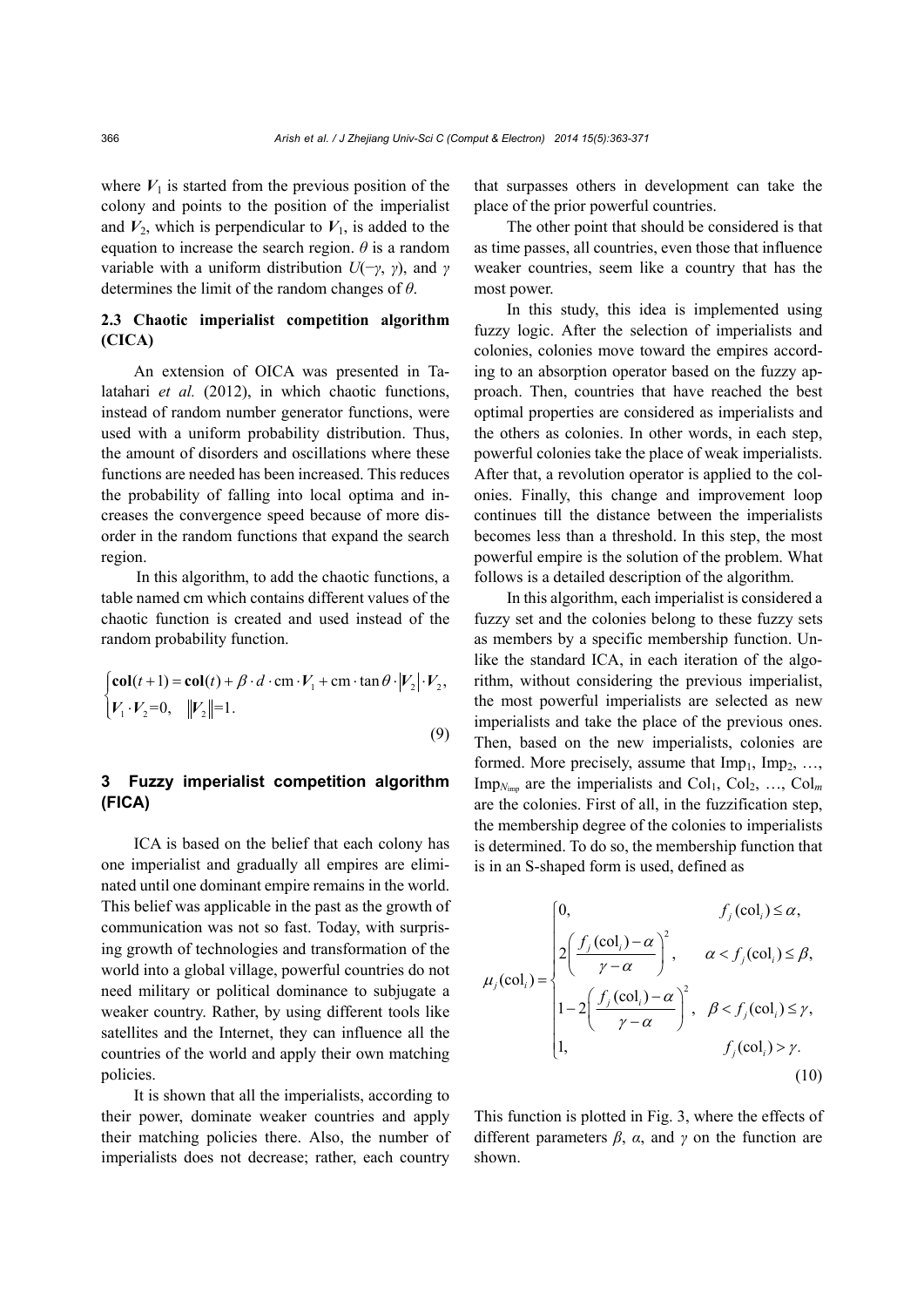

**Fig. 3** The effects of parameters  $\alpha$ ,  $\beta$ , and  $\gamma$  on the **S-shaped function**

In Eq. (10), function  $f_i$  is defined as follows:

$$
f_j(\text{col}_i) = \frac{\text{NOC}_j}{\sum_{k=1}^{N_{\text{imp}}} \text{NOC}_k} \left( 1 - \frac{|\text{col}_i(t) - \text{Imp}_j|}{\sum_{k=1}^{N_{\text{imp}}} |\text{col}_i(t) - \text{Imp}_k|} \right), \quad (11)
$$

where  $NOC<sub>i</sub>$  is the normalized power of the imperialist Imp*<sup>j</sup>* which is calculated using Eq. (1). According to this equation, the less the *j*th imperialist's cost and the less the distance between the *i*th colony and the *j*th imperialist, the greater the amount of the function will be. To obtain the direction of each colony, the defuzzification step is used:

$$
\mathbf{v}_{i}^{*} = \sum_{j=1}^{N_{\text{imp}}} \left( \mu_{j}(\text{col}_{i}) \cdot (\text{col}_{i} - \text{Imp}_{j}) \right) / \sum_{j=1}^{N_{\text{imp}}} \mu_{j}(\text{col}_{i}), \ (12)
$$

where  $v_i^*$  is the vector to which the *i*th colony intends to move. Therefore, the next position of the *i*th colony is calculated as follows:

$$
\mathrm{col}_i(t+1) = \mathrm{col}_i(t) + \beta \cdot \mathbf{U} \cdot \mathbf{v}_i^*,\tag{13}
$$

where  $U = \text{diag}\{u(0, 1), u(0, 1), ..., u(0, 1)\}\)$  is a  $d \times d$ matrix,  $u(0, 1)$  is a function that generates a random number with a uniform distribution,  $\beta$  is a constant coefficient that has been considered to be 2 in experiments, and *d* is the number of independent variables of the function. Vector  $v_i^*$  is thus a  $d \times 1$  matrix. Multiplying matrix  $U$  in vector  $v_i^*$ , each element of this vector is multiplied in a random number between 0 and 1 and as a result, this multiplication will generate a random deviation of *θ*. This random deviation

is used to expand the search region. Fig. 4 shows this random deviation.



**Fig. 4 The absorption step and colony movement in FICA**

Like ICA, the revolution operator is used to prevent the algorithm from falling into local minima.

#### **3.1 Imperialist's replacement**

In ICA, if a colony gains less cost than its own imperialist, the colony and the imperialist will be replaced. Now, imagine in one step *m* colonies reach the more optimum value than their imperialist. In this situation, only the colony that has the most optimum cost has a chance to become an imperialist and the remaining *m*−1 optimum colonies may be eliminated by the revolution operator in the next time frame. Also, a powerful imperialist may have *m* colonies that are more powerful than *n* foreign weaker imperialists. In this case, those *m* colonies may be eliminated due to applying the revolution operator while weaker imperialists will still exist.

To address this issue, in each iteration of the FICA, instead of comparing the colony with its imperialist, among all countries, including colonies and imperialists, countries that have more optimal costs are chosen as imperialists. Figs. 5a and 5b describe this issue. In these figures, numbers inside the countries indicate the power of countries and the smaller the number, the more powerful the country. The pseudo code presented in Fig. 6 explains the way imperialists are chosen in the exchange step of FICA.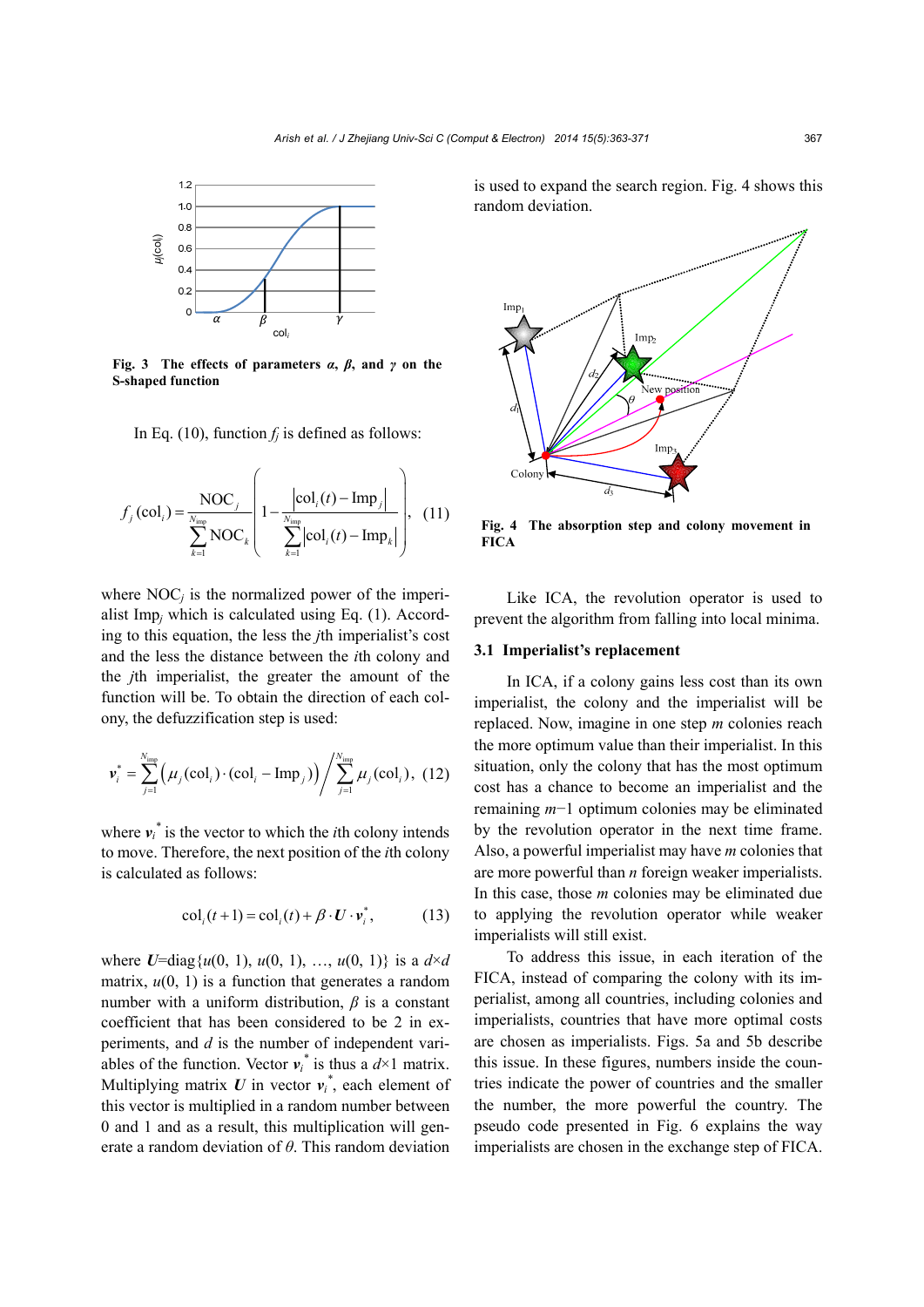

**Fig. 5 Before (a) and after (b) position exchange of powerful colony and weak imperialist**

**Table 1 Problem set definitions**

| Problem            | Number of    | Description                                                     |  |  |  |
|--------------------|--------------|-----------------------------------------------------------------|--|--|--|
|                    | variables    |                                                                 |  |  |  |
| P <sub>0</sub> 1   | 6            | Parameter estimation for frequency-modulated (FM)               |  |  |  |
|                    |              | sound waves                                                     |  |  |  |
| P <sub>02</sub>    | 30           | Lennard-Jones potential problem                                 |  |  |  |
| P <sub>0</sub> 3   | $\mathbf{1}$ | Bifunctional catalyst blend optimal control problem             |  |  |  |
| P <sub>04</sub>    | 1            | Optimal control of a non-linear stirred tank reactor            |  |  |  |
| P <sub>05</sub>    | 30           | Tersoff potential function minimization problem<br>(instance 1) |  |  |  |
| P <sub>06</sub>    | 30           | Tersoff potential function minimization problem<br>(instance 2) |  |  |  |
| <b>P07</b>         | 20           | Spread spectrum radar polly phase code design                   |  |  |  |
| P <sub>08</sub>    | 7            | Transmission network expansion planning problem                 |  |  |  |
| P <sub>09</sub>    | 122          | Large scale transmission pricing problem                        |  |  |  |
| P <sub>10</sub>    | 12           | Circular antenna array design problem                           |  |  |  |
| P <sub>11.1</sub>  | 120          | Dynamic economic dispatch problem, instance 1                   |  |  |  |
| P <sub>11.2</sub>  | 216          | Dynamic economic dispatch problem, instance 2                   |  |  |  |
| P <sub>11.3</sub>  | 6            | Static economic load dispatch problem, instance 1               |  |  |  |
| P <sub>11.4</sub>  | 13           | Static economic load dispatch problem, instance 2               |  |  |  |
| P <sub>11.5</sub>  | 15           | Static economic load dispatch problem, instance 3               |  |  |  |
| P <sub>11.6</sub>  | 40           | Static economic load dispatch problem, instance 4               |  |  |  |
| P <sub>11.7</sub>  | 140          | Static economic load dispatch problem, instance 5               |  |  |  |
| P <sub>11.8</sub>  | 96           | Hydrothermal scheduling problem, instance 1                     |  |  |  |
| P <sub>11.9</sub>  | 96           | Hydrothermal scheduling problem, instance 2                     |  |  |  |
| P <sub>11.10</sub> | 96           | Hydrothermal scheduling problem, instance 3                     |  |  |  |
| P <sub>12</sub>    | 26           | Spacecraft trajectory optimization problem, Messenger           |  |  |  |
| P <sub>13</sub>    | 22           | Spacecraft trajectory optimization problem, Cassini 2           |  |  |  |

| For $i=1$ to the number of imperialists                   |
|-----------------------------------------------------------|
| If the cost of the weakest imperialist is larger than the |
| cost of the strongest colony                              |
| Remove the weakest imperialist position from the          |
| imperialist list and put its position in the colony list  |
| Remove the strongest colony position from the colony      |
| list and put its position in the imperialist list         |
| End If                                                    |
| End For                                                   |
|                                                           |

**Fig. 6 Position replacement of colonies and imperialists in FICA**

#### **4 Experimental results**

The performance of the FICA algorithm was compared with those of different versions of ICA and also GA. The proposed algorithm was implemented in MATLAB on a system with 4 GB RAM, 2.5 GHz Core 5 processor and Windows 7 operating system. For different versions of ICA, the number of countries was considered to be 80 and the number of imperialists was 8. Also, in GA, the number of the initial population was considered to be 100. To assess the efficiency of the algorithm, optimization problems in

> IEEE-CEC2011 (Das and Suganthan, 2010) were used. All experiments were repeated 25 times. The maximum number of iterations of each algorithm to obtain coverage and obtain the best solution varies from 500 to 5000. Table 1 briefly describes the properties of each problem, Table 2 shows the fitness value of the best solution, and Table 3 gives the mean values from the 25 experiments.

In addition, to assess the results of the experiments, an approach introduced in Das and Suganthan (2010) was used. In this approach, for each experiment, first the mean and minimum cost values of the solutions of the algorithms were ranked from best to worst, and then the sum of the mean and minimum values of the solution of each algorithm was calculated. At last, the averages of the mean and minimum values were calculated for each algorithm and the algorithm that has the minimum average was chosen as the best algorithm and the others were ranked according to their average values.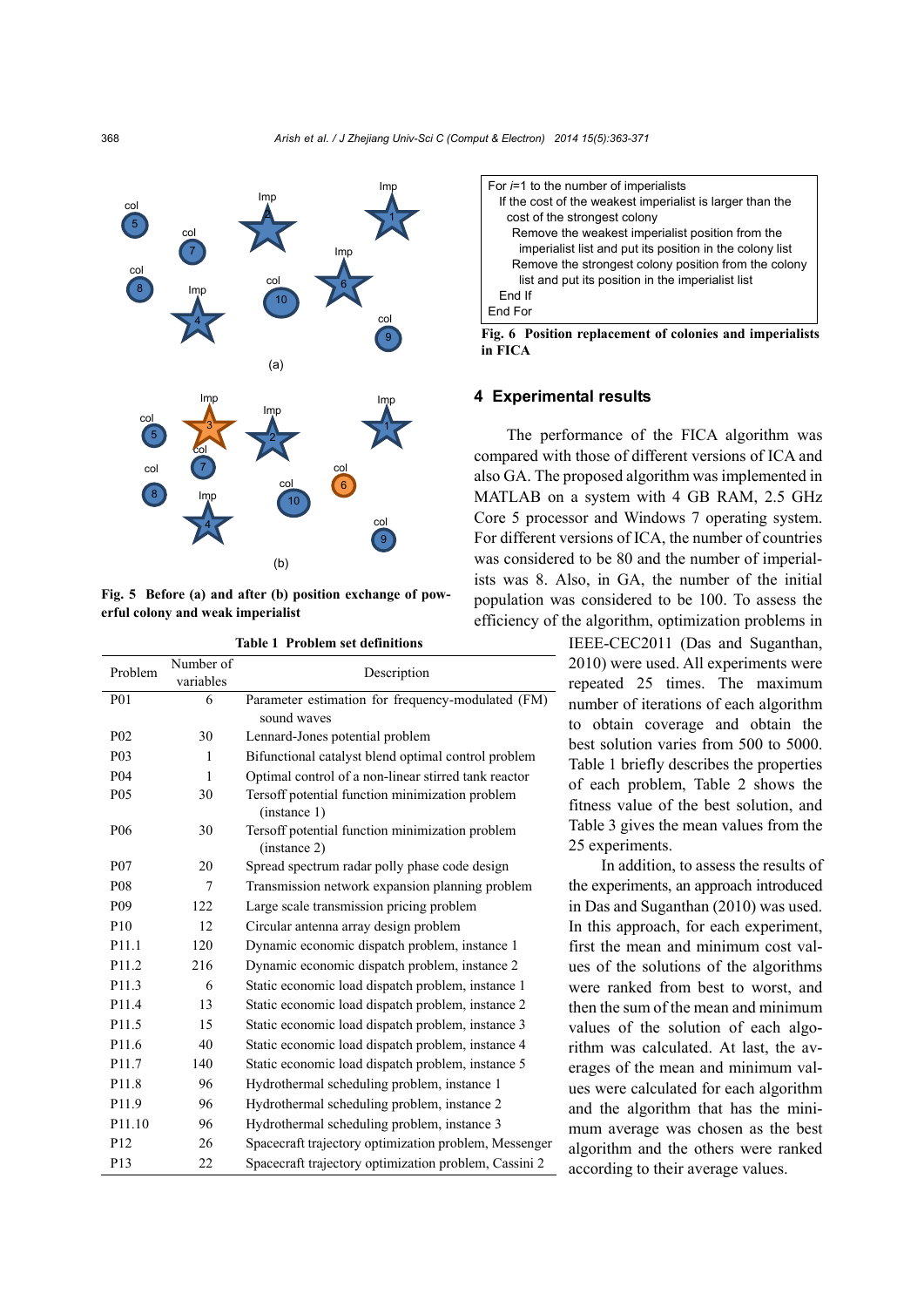| Problem           | <b>ICA</b>     | <b>OICA</b>   | <b>COICA</b>   | <b>FICA</b>    | <b>GA</b>      |
|-------------------|----------------|---------------|----------------|----------------|----------------|
| <b>P01</b>        | $0.000E + 00$  | $2.251E+00$   | 3.692E-01      | 1.115E-05      | $7.981E + 00$  |
| P <sub>0</sub> 2  | $-2.477E+01$   | $-1.334E+01$  | $-9.479E + 00$ | $-2.328E+01$   | $-2.318E+01$   |
| P <sub>0</sub> 3  | 1.151E-05      | 1.151E-05     | 1.151E-05      | 1.151E-05      | $-1.939E-09$   |
| P <sub>04</sub>   | $1.377E + 01$  | $1.377E + 01$ | 1.377E+01      | $1.392E + 01$  | $1.383E + 01$  |
| P <sub>05</sub>   | $-3.679E+01$   | $-2.842E+01$  | $-2.842E+01$   | $-3.724E+01$   | $-7.720E + 00$ |
| P <sub>06</sub>   | $-2.914E+01$   | $-1.837E+01$  | $-1.885E+01$   | $-3.034E+01$   | $2.395E + 01$  |
| <b>P07</b>        | 5.899E-01      | $1.372E + 00$ | $1.565E+00$    | 9.719E-01      | $1.079E + 00$  |
| P <sub>08</sub>   | $2.200E + 02$  | $2.200E + 02$ | $2.200E + 02$  | $2.200E+02$    | $2.200E+02$    |
| P <sub>09</sub>   | $7.253E+04$    | 2.716E+05     | $9.274E + 05$  | $9.813E + 03$  | 2.538E+06      |
| P <sub>10</sub>   | $-2.146E+01$   | $-2.003E+01$  | $-1.775E+01$   | $-2.391E+01$   | $-1.032E+01$   |
| P <sub>11.1</sub> | $4.743E + 05$  | $1.955E+08$   | $2.203E + 08$  | $3.444E + 05$  | 7.851E+06      |
| P11.2             | $2.162E + 06$  | $1.270E + 07$ | $1.251E+07$    | $3.868E + 05$  | $7.646E + 06$  |
| P11.3             | 1.545E+04      | $1.545E + 04$ | 1.545E+04      | $1.546E+04$    | $1.545E + 04$  |
| P11.4             | 1.877E+04      | $1.951E + 04$ | $1.943E + 04$  | $9.627E + 03$  | $1.881E + 04$  |
| P11.5             | $3.293E + 04$  | 4.025E+04     | $1.373E + 0.5$ | $3.304E + 04$  | $5.608E + 05$  |
| P11.6             | 1.488E+05      | $6.443E+05$   | $2.445E + 06$  | $1.053E + 05$  | $2.083E + 08$  |
| P11.7             | $1.937E + 06$  | $1.257E + 08$ | 2.489E+08      | $1.192E + 06$  | 3.410E+09      |
| P11.8             | $9.402E + 05$  | $1.279E + 07$ | 2.499E+07      | $1.953E+05$    | $6.699E+07$    |
| P <sub>11.9</sub> | $1.383E + 06$  | $1.120E + 07$ | $2.629E + 07$  | $1.013E + 06$  | 7.721E+07      |
| P11.10            | $9.482E + 0.5$ | $2.644E + 06$ | $4.401E + 06$  | $7.237E + 0.5$ | 4.225E+08      |
| P <sub>12</sub>   | $1.826E + 01$  | $1.469E + 01$ | 1.959E+01      | $1.457E + 01$  | $1.551E+02$    |
| P <sub>13</sub>   | $2.037E + 01$  | $1.539E + 01$ | $2.908E + 01$  | $1.245E + 01$  | $1.204E + 02$  |

**Table 2 Best function values achieved**

**Table 3 Mean function values achieved**

| Problem            | <b>ICA</b>    | <b>OICA</b>   | <b>COICA</b>  | <b>FICA</b>   | GA            |
|--------------------|---------------|---------------|---------------|---------------|---------------|
| <b>P01</b>         | 8.760E+00     | $1.014E + 01$ | $9.443E + 00$ | $3.713E + 00$ | $1.980E + 01$ |
| P <sub>0</sub> 2   | $-1.852E+01$  | $-1.117E+01$  | $-7.929E+00$  | $-1.816E+01$  | $-1.996E+01$  |
| P <sub>0</sub> 3   | 1.151E-05     | 1.151E-05     | 1.151E-05     | 1.151E-05     | $-1.939E-09$  |
| P <sub>04</sub>    | $1.402E + 01$ | $1.427E + 01$ | $1.393E+01$   | $1.418E + 01$ | $1.418E + 01$ |
| <b>P05</b>         | $-3.454E+01$  | $-2.370E+01$  | $-2.202E+01$  | $-2.506E+01$  | $4.491E+00$   |
| <b>P06</b>         | $-2.786E+01$  | $-1.598E+01$  | $-1.448E+01$  | $-1.770E+01$  | $4.081E + 01$ |
| <b>P07</b>         | $1.165E+00$   | $1.681E + 00$ | $1.854E+00$   | $1.357E + 00$ | $1.463E+00$   |
| <b>P08</b>         | $2.200E + 02$ | $2.229E+02$   | $2.239E+02$   | $2.219E+02$   | $2.247E+02$   |
| P <sub>09</sub>    | $1.906E + 05$ | $3.508E + 05$ | $1.062E + 06$ | $3.329E + 04$ | $2.767E + 06$ |
| P <sub>10</sub>    | $-1.899E+01$  | $-1.772E+01$  | $-1.616E+01$  | $-2.074E+01$  | $-1.023E+01$  |
| P11.1              | $2.399E + 06$ | $2.755E+08$   | $2.751E + 08$ | $1.790E + 06$ | $7.974E + 06$ |
| P11.2              | 2.945E+06     | $1.381E+07$   | $1.395E+07$   | $2.092E + 06$ | $7.752E + 06$ |
| P <sub>11.3</sub>  | $1.546E + 04$ | $1.551E+04$   | $1.552E + 04$ | $1.549E + 04$ | $1.550E + 04$ |
| P11.4              | $2.076E + 04$ | $2.373E + 04$ | $3.081E + 04$ | $1.457E + 04$ | $1.924E + 04$ |
| P <sub>11.5</sub>  | 3.306E+04     | $1.428E + 05$ | 3.138E+05     | $3.322E + 04$ | $3.159E + 06$ |
| P11.6              | $3.146E + 06$ | $5.320E + 06$ | 5.435E+06     | $3.351E + 05$ | $2.168E + 08$ |
| P11.7              | $4.311E + 06$ | $4.567E + 08$ | $1.015E + 09$ | $4.642E + 06$ | $6.734E+09$   |
| P <sub>11.8</sub>  | $1.966E + 06$ | $2.506E+07$   | 3.484E+07     | $3.102E + 06$ | $9.707E + 07$ |
| P11.9              | $4.357E + 06$ | $2.310E+07$   | 3.756E+07     | $3.550E + 06$ | $1.000E + 08$ |
| P <sub>11.10</sub> | $1.804E + 06$ | $4.402E + 06$ | $1.078E + 07$ | $3.913E + 06$ | 4.575E+08     |
| P <sub>12</sub>    | $2.734E + 01$ | $2.306E + 01$ | $2.343E+01$   | $2.517E + 01$ | $1.877E + 02$ |
| P <sub>13</sub>    | 3.185E+01     | $2.728E + 01$ | $3.266E + 01$ | $2.482E + 01$ | $1.253E+02$   |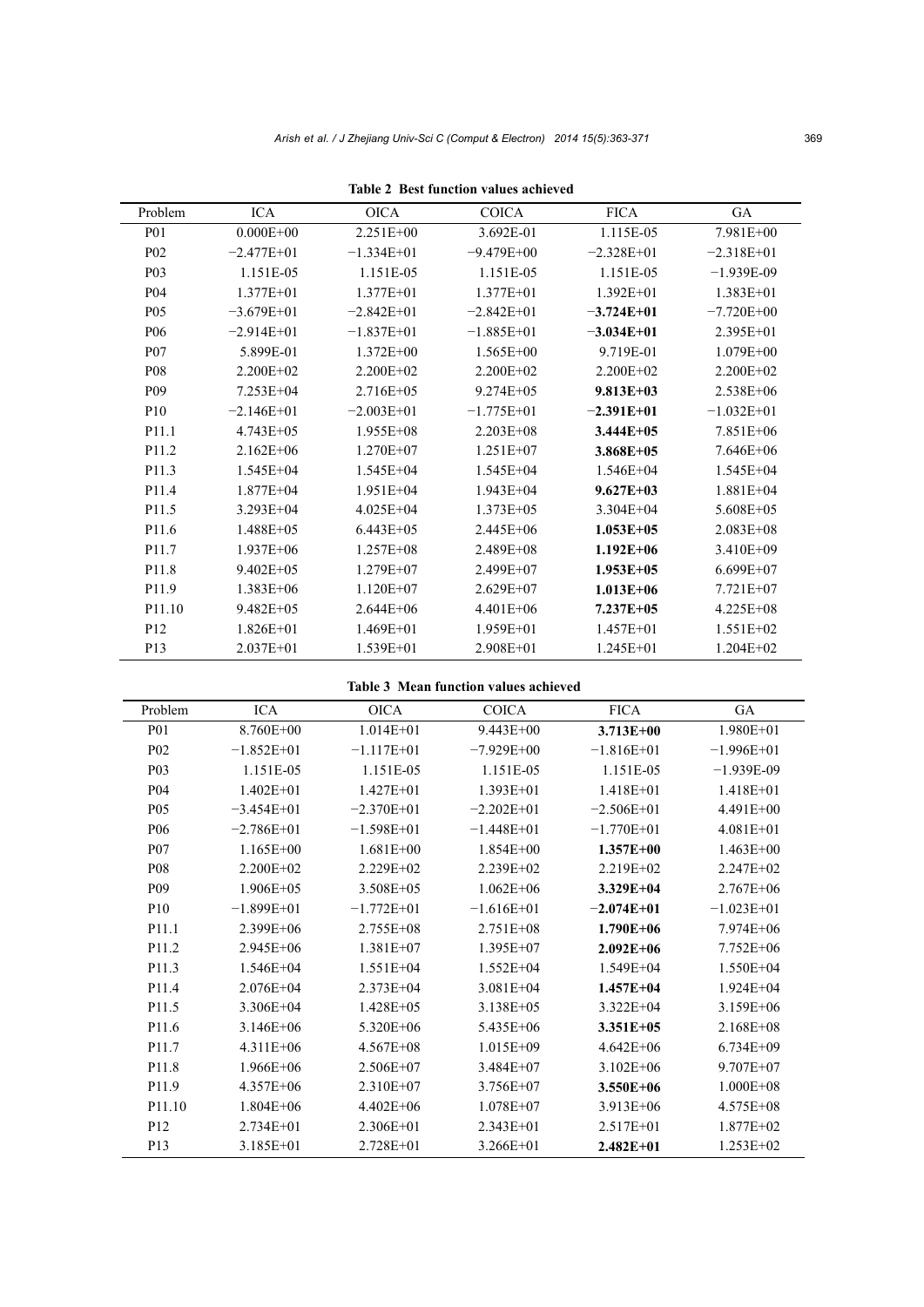Table 4 explains the minimum values and the mean values achieved from 25 experiments. Values of the algorithms are numbered from 1 to 5; 1 is the best and 5 is the worst. Table 5 shows a sum of the ranks of the algorithms according to Table 4. It can be seen that FICA has the highest rank among these algorithms.

**Table 4 Ranking the algorithms based on the best solution and the mean of fitness values of solutions achieved from 25 experiments** 

| Problem         | Rank by minimum |                |             |                |                | Rank by mean   |                |             |                |            |
|-----------------|-----------------|----------------|-------------|----------------|----------------|----------------|----------------|-------------|----------------|------------|
|                 | $\rm ICA$       | <b>OICA</b>    | $\rm COICA$ | ${\rm FICA}$   | ${\rm GA}$     | $\rm ICA$      | <b>OICA</b>    | $\rm COICA$ | ${\rm FICA}$   | ${\rm GA}$ |
| <b>P01</b>      |                 | $\overline{4}$ | 3           | $\overline{c}$ | 5              | $\overline{c}$ | $\overline{4}$ | 3           | 1              | 5          |
| P02             |                 | 4              | 5           | $\overline{c}$ | 3              | $\overline{c}$ | 4              | 5           | 3              |            |
| P03             | 4               | 3              | 5           | 2              |                | 3              | 4              | 5           | 2              |            |
| P04             |                 | 2              | 3           | 5              | 4              | $\overline{c}$ | 5              |             | 4              | 3          |
| P05             | 2               | 3              | 4           |                | 5              |                | 3              | 4           | 2              | 5          |
| P <sub>06</sub> | 2               | 4              | 3           |                | 5              | 1              | 3              | 4           | 2              |            |
| P07             |                 | 4              | 5           | 2              | 3              | 1              | 4              | 5           | 2              | 3          |
| P08             |                 | 2              | 3           | 4              | 5              | 1              | 3              | 4           | 2              |            |
| P <sub>09</sub> | $\overline{2}$  | 3              | 4           |                | 5              | 2              | 3              | 4           | 1              | 5          |
| P10             | $\overline{c}$  | 3              | 4           |                | 5              | $\overline{c}$ | 3              | 4           |                | 5          |
| P11.1           | $\overline{2}$  | 4              | 5           |                | 3              | $\overline{c}$ | 5              | 4           |                | 3          |
| P11.2           | 2               | 5              | 4           |                | 3              | 2              | 4              | 5           |                | 3          |
| P11.3           |                 | 4              | 3           | 5              | $\overline{c}$ |                | 4              | 5           | 2              | 3          |
| P11.4           | $\overline{c}$  | 5.             | 4           |                | 3              | 3              | 4              | 5           |                | 2          |
| P11.5           |                 | 3              | 4           | 2              | 5              |                | 3              | 4           | $\overline{c}$ | 5          |
| P11.6           | 2               | 3              | 4           |                | 5              | 2              | 3              | 4           |                | 5          |
| P11.7           | 2               | 3              | 4           |                | 5              | 1              | 3              | 4           | 2              | 5          |
| P11.8           | $\overline{2}$  | 3              | 4           |                | 5              | 1              | 3              | 4           | 2              | 5          |
| P11.9           | 2               | 3              | 4           |                | 5              | $\overline{c}$ | 3              | 4           | 1              | 5          |
| P11.10          | $\overline{2}$  | 3              | 4           |                | 5              | 1              | 3              | 4           | 2              | 5          |
| P12             | 3               | 2              | 4           |                | 5              | 4              |                | 2           | 3              | 5          |
| P13             | 3               | 2              | 4           |                | 5              | 3              | 2              | 4           |                | 5          |

**Table 5 Comparison of algorithms based on the sum of ranks in Table 4**

| Algorithm    | <b>Best</b> | Mean | Overall | Average |
|--------------|-------------|------|---------|---------|
| <b>ICA</b>   | 41          | 40   | 81      | 40.5    |
| <b>OICA</b>  | 72          | 74   | 146     | 73.0    |
| <b>COICA</b> | 87          | 88   | 175     | 87.5    |
| <b>FICA</b>  | 38          | 39   | 77      | 38.5    |
| GА           | 92          | 89   | 181     | 90.5    |

## **5 Conclusions**

In this paper, a fuzzy ICA (FICA) was proposed to solve ICA problems including frequently falling into local minima and low convergence speed in solving some optimization problems. In each step of FICA, powerful countries are selected as imperialists.

Then, other countries become a colony member of all the empires based on a fuzzy membership function. In the absorption policy, based on the fuzzy membership function, colonies move toward the resulting vector of all imperialists. In this algorithm, no empire will be eliminated; instead, during the execution of the algorithm, empires move toward one point. Other steps of